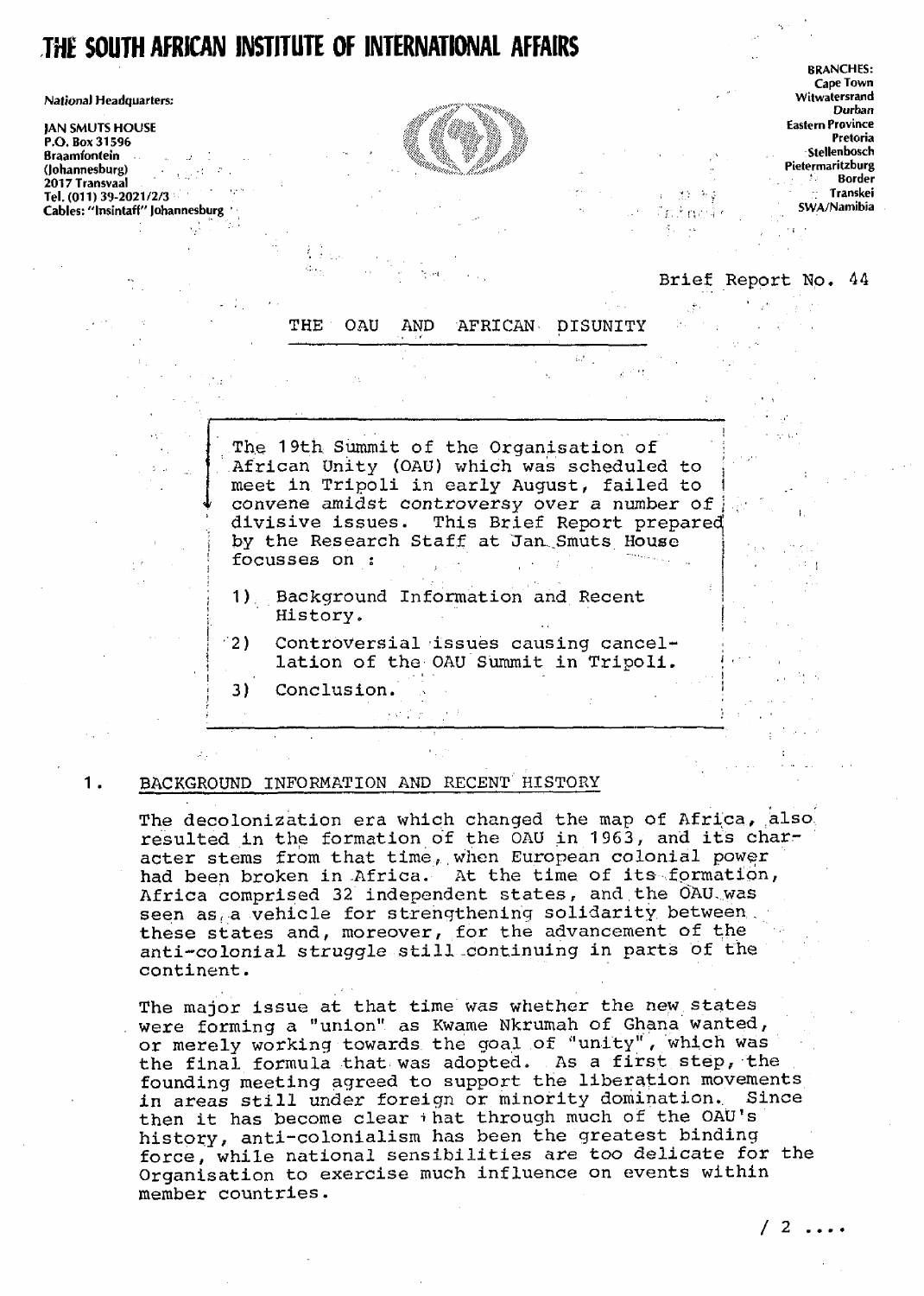The OAU Charter clearly propounds non-interference in the internal affairs of member states and endorses the principle of territorial integrity and respect for the existing borders created by the colonial powers. Thus, paradoxically, anti-colonial powers were committed to maintaining the entities created by the old colonial powers.

The OAU was empowered to act on inter-African disputes only if the relevant parties consented to such action. In its early days it tried to resolve difficulties between Algeria and Morocco, and between Somalia and Ethiopia, but was unable to much about the Congo question which was not regarded as an inter-African issue but as an international issue within the jurisdiction of the UN. In internal questions, like the Biafran secession from Nigeria, the Organisation was bound to heed Nigeria's wishes; however, a mediatory group was later formed and some members breached the Charter's principles and recognised Biafra. Nevertheless, the OAU was a positive force In ensuring a collective voice for member states, and it acted as a moderating influence on quarrelling members.  $\frac{1}{2}$  . The set of the set of the set of the set of the set of the set of the set of the set of the set of the set of the set of the set of the set of the set of the set of the set of the set of

Some of the OAU's recurring problems were evident already at the founding meeting : Togo was not represented due to a mutiny and the new President, Nicolas Granitzky, was not yet accepted by other African leaders, and although the OAU Charter was adopted in Addis Ababa in May 1963, it was signed by Togo only in July of the same year. Furthermore, Morocco was represented by junior government officials because it objected to the presence of Mauritania, whose territory it claimed as its. own. Morocco adopted the Charter in September 1963, but until 1968 it had reservations on the question of boundaries and did not recognise Mauritanian independence. Hence from its inception it was apparent that the OAU was to be a loose grouping of African states regardless of their political systems.  $\mathbf{v} = \mathbf{v} \mathbf{v} \mathbf{v} \mathbf{v}$ 

Later events bore this out : when Idi Amin overthrew Milton Obote in Uganda, President Nycrere of Tanzania, at the 1971 Summit, raised the matter of criteria for OAU membership, and due to the coup the venue was shifted from Kampala to Addis Ababa. Tanzania, could not put the matter formally to the Addis Ababa Summit, for that would have been regarded as interference in Uganda's internal affairs. Nevertheless, Amin boycotted the Summit in protest at the change of venue, and in 1975 the Summit was held in Kampala.

At the 1975 Summit, the character of the OAU as a "winners club" became dramatically apparent. General'Yakubu Gowon, the' Nigerian President, was seated at' the conference table when news arrived of a military coup in Migeria. He left the hall immediately and the following day made a press statement accepting the change of government in.Nigeria. Subsequently Libya and then other African countries recognised the new regime in Lagos.

. In this case, we can consider the constraint of the constraints of  $\mathcal{F}$  and  $\mathcal{F}$  and  $\mathcal{F}$  and  $\mathcal{F}$  and  $\mathcal{F}$  and  $\mathcal{F}$  and  $\mathcal{F}$  and  $\mathcal{F}$  and  $\mathcal{F}$  and  $\mathcal{F}$  and  $\mathcal{F}$  and  $\mathcal{F}$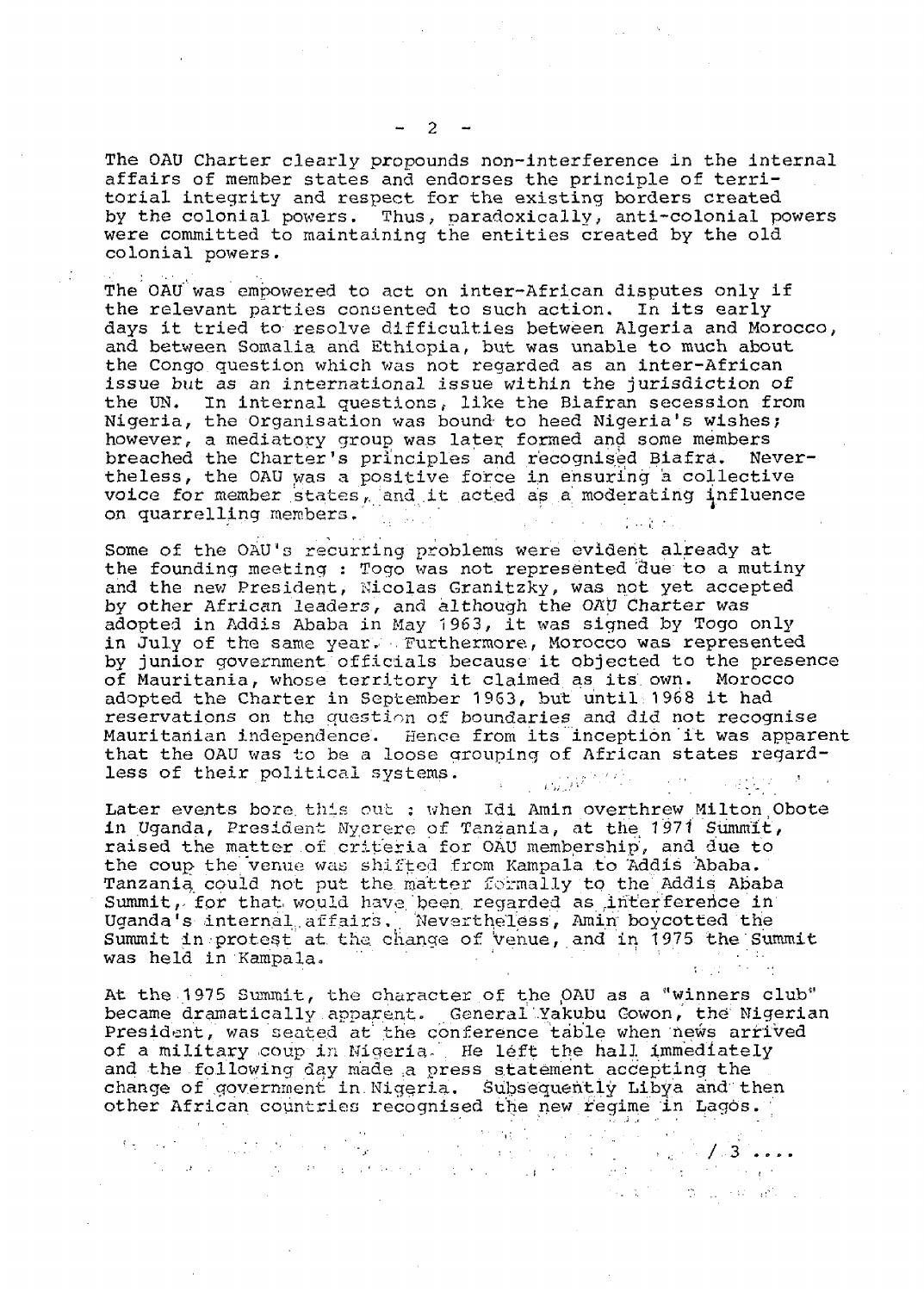The OAU has used the good offices of ad hoc groups of African leaders to solve some boundary problems, but African leaders themselves can rarely be totally detached on these questions. Most states are vulnerable to secessionist tendencies, and therefore the saccrosanct principles of territorial integrity and colonial boundaries are applied to avoid fragmentation of independent countries, despite colonial boundaries being artificial and often not clearly defined. This accounts for the phenomenon of territorial and the boundary disputes as an intractable problem in Africa. Thus, even prior to Angola's independence, the OAU strongly opposed and efforts to split the enclave of Cabinda from the Portuauese colonial territory.

 $\label{eq:2} \mathcal{F}^{\mu\nu} = \mathcal{F}^{\mu\nu}_{\mu\nu} \mathcal{F}^{\mu\nu}_{\nu\sigma} = -\frac{1}{2} \partial_{\mu} \mathcal{F}^{\mu\nu}_{\nu\sigma} = -i \partial_{\nu} \mathcal{F}^{\mu\nu}_{\nu\sigma}$ 

OAU membership is open to each independent sovereian African state whose independence had been agreed with the former colonial power. However, in 1973, the OAU ignored this guideline by admitting. Guinea-Bissau which had proclaimed its own independence while contesting sovereignty with the Portuguese, who at that time still maintained a military presence in many parts of the country.

In 1975, Angola's attainment,of independence caused conflict in the OAU concerning its admittance. However, because of South Africa's involvement, wavering states supported the MPLA administration in Luanda and in early 1976 the first "Extraordinary Summit" to discuss Angola's situation was held. With an initial deadlock on recognition of the MPTA, the Angolan government was recognised by a simple majority of CAU members.

#### CONTROVERSIAL ISSUES CAUSING CONCELLATION OF SUMMIT

The nature of African crises has changed from year to year and there have always been a number of fresh conflicts threatening to destroy the OAU,, but it has so far managed to survive the many divisive issues, from brief border disputes to bloody civil wars. However, this year's Summit had the ur.fortunate distinction of beina faced with not one but several major conflicting issues.

The 1981 OAU. Summit decision in Nairobi, to hold the following. meeting in Tripoli was already an issue causing considerable controversy. Several members threatened to boycott the. Summit if held in Libya. But it was the Western Saharan question which was the dominant cause for the collapse of the 19th Summit.

Concerning the venue : First, Libya, as a member of the radical Arab grouping maintains a total diplomatic boycott of Egypt, but as the OAU insists that all its members"should be treated equally, Libya suspended its embargo against Egypt to allow it to attend the Tripoli Summit. However, this concession was not regarded as sufficient by the Egyptians, who remained unsatisfied and therefore did not attend.

Secondly, nearly one third of OAU members do not have diplomatic relations with Libya for various reasons, but mainly because of Tripoli's perceived involvement in the domestic affairs of other African countries. Among those who have taken this view are: Egypt, Sudan, Senegal, Gambia, Gabon, Somalia, Mauritania and Uganda.

 $-3 -$ 

/ 4 ....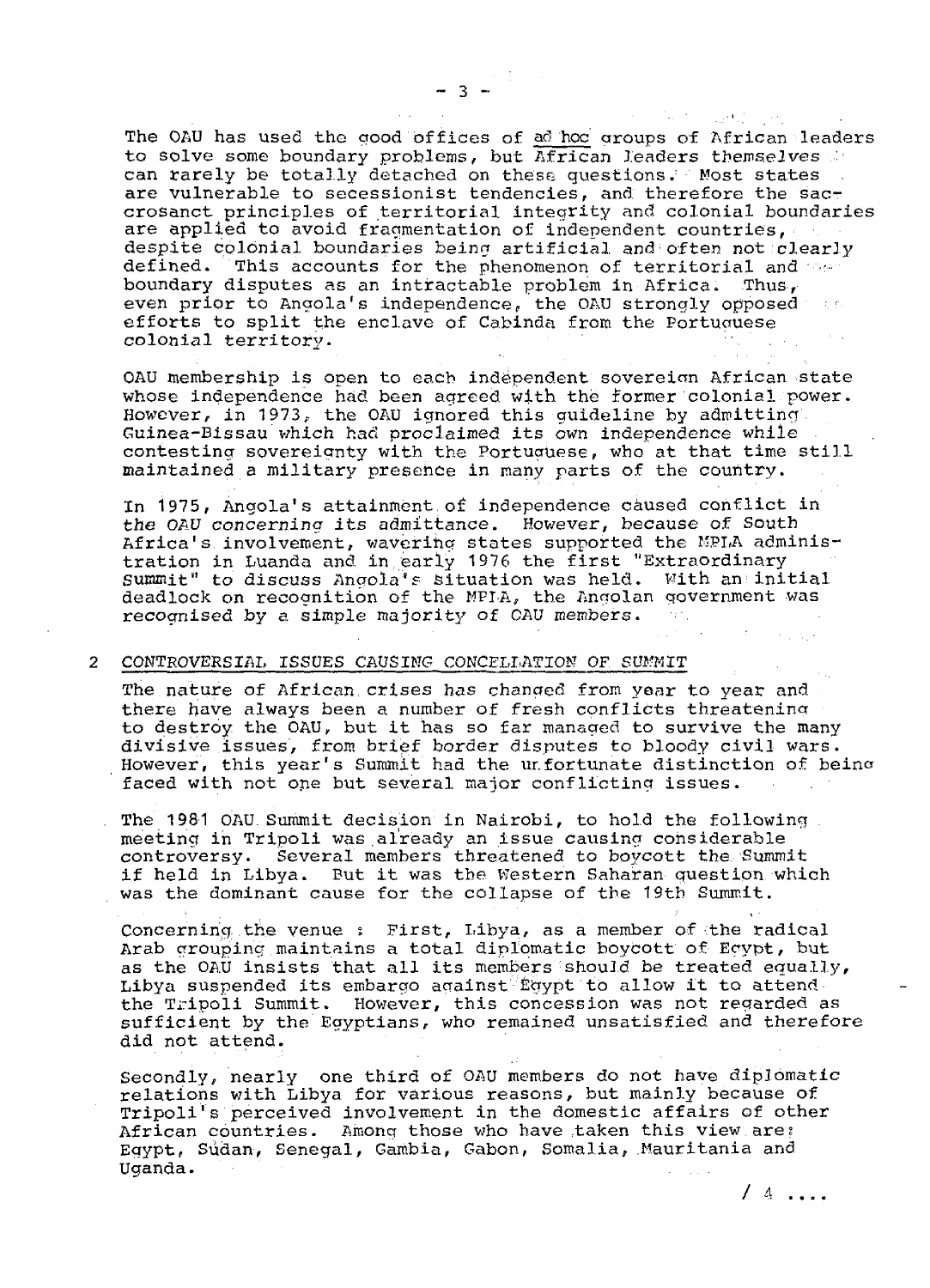Thirdly, the head of state of the country hosting the OAU Summit automatically becomes the OAU's chairman for the following year. However, a number of African leaders are unwilling to see Colonel Gaddafi as their spokesman or accord him the deference that would be due to him as such.

The Western Sahara Question ; Long before this 19th Summit, Morocco had announced its firm decision to boycott the Tripoli meeting if the Saharan Arab Democratic Republic (SADR) represented by the Polisario Liberation Movement was allowed to take its seat as the 51st OAU member-state.

The problem of the Western Sahara became an issue in 1975 when Spain agreed to cede it to Morocco and Mauritania, and Spanish troops withdrew from the territory on 26 February 1976. The next day the Saharan Arab Democratic Republic was proclaimed by Polisario, which continued its guerrilla activities from Algeria.

The protagonists in the Saharan conflict were at first the proxy forces of Morocco and Mauritania on the one hand, and Algerianbacked Polisario Nationalist fighters, on the other. The Moroccans claimed that the conflict took on a different complexion when Colonel Gaddafi - who had originally offered his troops to King Hassan of Morocco to help him liberate the Western Sahara from Spain - decided to swing his support behind the Polisario Movement. Libya subsequently provided arms and funds to Polisario for its campaign against Morocco and Mauritania, and finally Mauritania withdrew from the conflict.

More importantly, after the fall of President Moktar Ould Daddah of Mauritania in a coup on 10 July 1979, the new government, in August of that year, withdrew its claim to the southern part of the Western Sahara. The Mauritanian move was the result partly of domestic factors - a power struggle and economic recession. But more significantly, the new leadership was subjected to considerable pressure from Libya and Algeria.

Algeria argues that the problem of the Western Sahara is one of self-determination for the Saharan people, and this view is remain by a number of radical (and moderate) African states, who consequently support the SADR.

Morocco, on the other hand, sees the Western Saharan conflict as a bilateral issue between itself and Algeria, and a number of countries support the Moroccan view. (A successful concerted campaign to win African support was launched by the Moroccan Government between the 18th and 19th OAU Summits).

At the 18th Summit in Nairobi, King Hassan agreed to a proposal for a ceasefire in a "controlled referendum" by the people of Western Sahara to determine the future of the territory. The OAU resolution on the referendum cited the 1974 population census figures (conducted by Spain); to determine the number of eligible voters in the disputed area at 73 500. However, Polisario argues that more than one million refugees in Algerian camps must also be accorded the right to vote. King Hassan contends that they are not natives of Western Sahara, but have

 $/5$  ....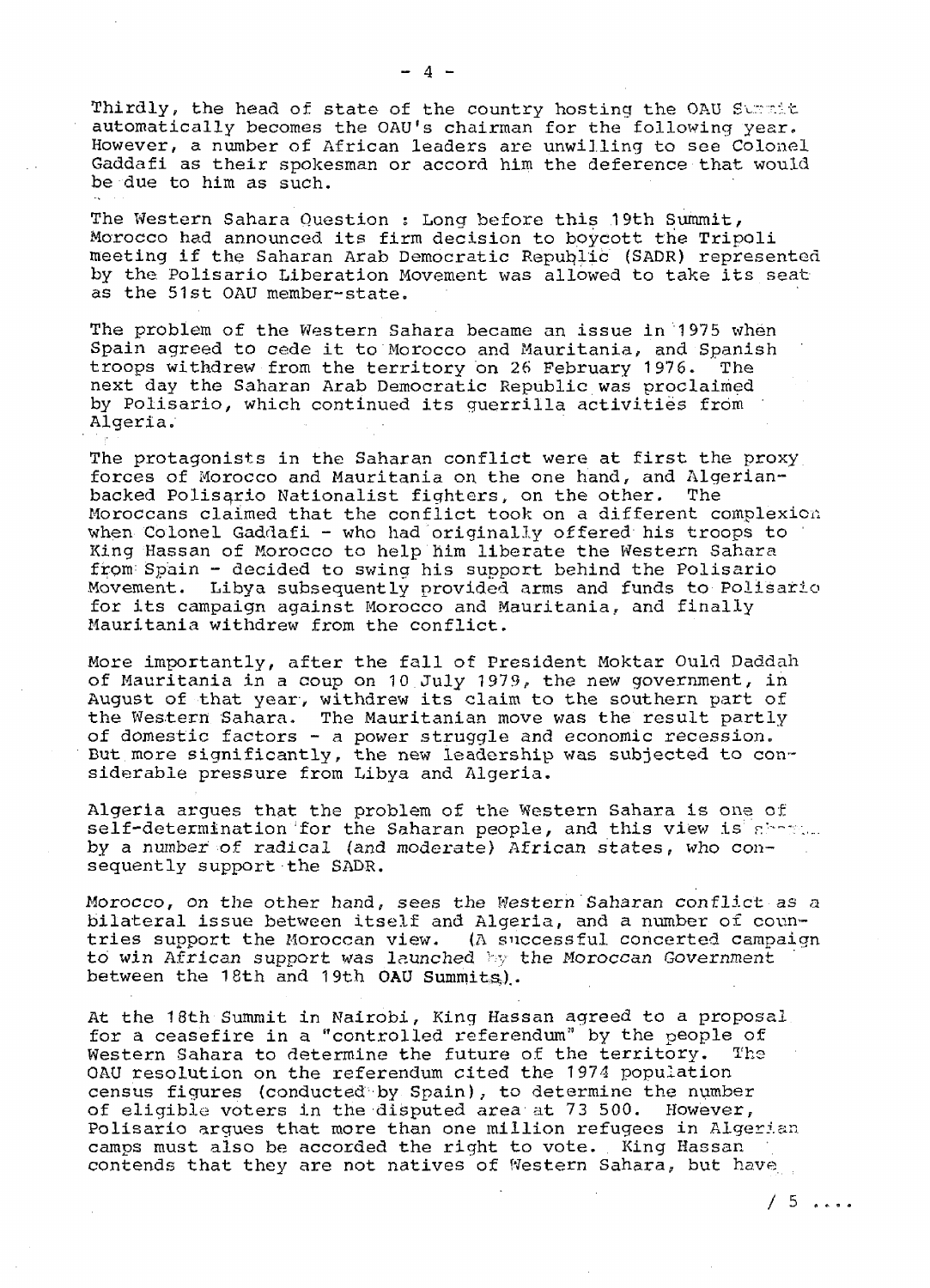come from the drought-stricken areas of the Sahel. Polisario, meanwhile, maintains that many of the inhabitants fled the Western Sahara when Moroccan forces moved into the territory.

However, the conflict at the OAU came to a head in February 1982 at the Council of Ministers meeting at Addis Ababa, held to discuss the deteriorating finances of the Organisation. The Secretary-General, Edem Kodjo of Togo, in a surprise move admitted the SADR to the meeting as a full member of the OAU, This decision regarded as unilateral and illegal by Morocco, because neither the OAU chairman, Presiderit Daniel arap Moi, nor the relevant committees were consulted. As a result, 19 members at the Council of Ministers meeting staged a protest walk-out, thus disrupting the meeting (26 nations voted in favour of SADR's admission and 5, although present, did not vote). Such walk-outs followed at other OAU meetings (between Ministers of Information and Labour) in Zimbabwe and Dakar recently.

The dispute over the SADR membership has brought the OAU to a standstill. The Secretary-General has claimed that it was his right to admit the SADR to the Organisation, since 26 of the 50  $^{\circ}$   $^{\circ}$ member-states had already supported and recognised the SADR. His critics., especially Morocco, have pointed out that only at the OAU Summit Meeting of Heads of States could the final decision be taken. Moreover, King Hassan claimed that according to the Charter a two-thirds majority is required for the admission of a new member, and not (as was the case) a simple majority. The Saharan question is one of the most controversial disputes to have emerged in the Organisation to date, and it is clear that until it is resolved, further walk-outs are likely to occur. The SADR issue is undoubtedly the most important factor leading to the cancellation of the 1982 OAU Summit.

The Chad Civil War was yet another contentious issue plaguing this 19th summit of the OAU, It would not have given enough cause on its own to make the Summit fail, but nevertheless, it was an issue that caused controversy and strained relations between African countries and weakened the OAU. (The civil war in Chad has lasted intermittently for about 20 years). Libyan forces came to the aid of Mr Goukouni Oueddei in 1980, enabling him to defeat Mr Hissen Habre, the former Defence Minister. These troops stayed in Chad for nearly a year and provided the country with a short period of relative stability, but during that period relations between Oueddei and Gaddafi soured because the Chadians rejected Libya's idea of a political union between the two countries. Chad then turned to the OAU and the former colonial power, France, for help in getting the Libyans to leave. Both the OAU and France gave token support to this end, and the OAU put into effect its very first attempt at peace-keeping, using Nigerians, Zairians and Senegalese troops, with French and US logistic support.

Colonel Gaddafi surprised many leaders and observers when the peace-keeping idea was formally presented to him and he.agreed to it. Since the departure of the Libyans, Oueddei, as provisional

/ 6 ....